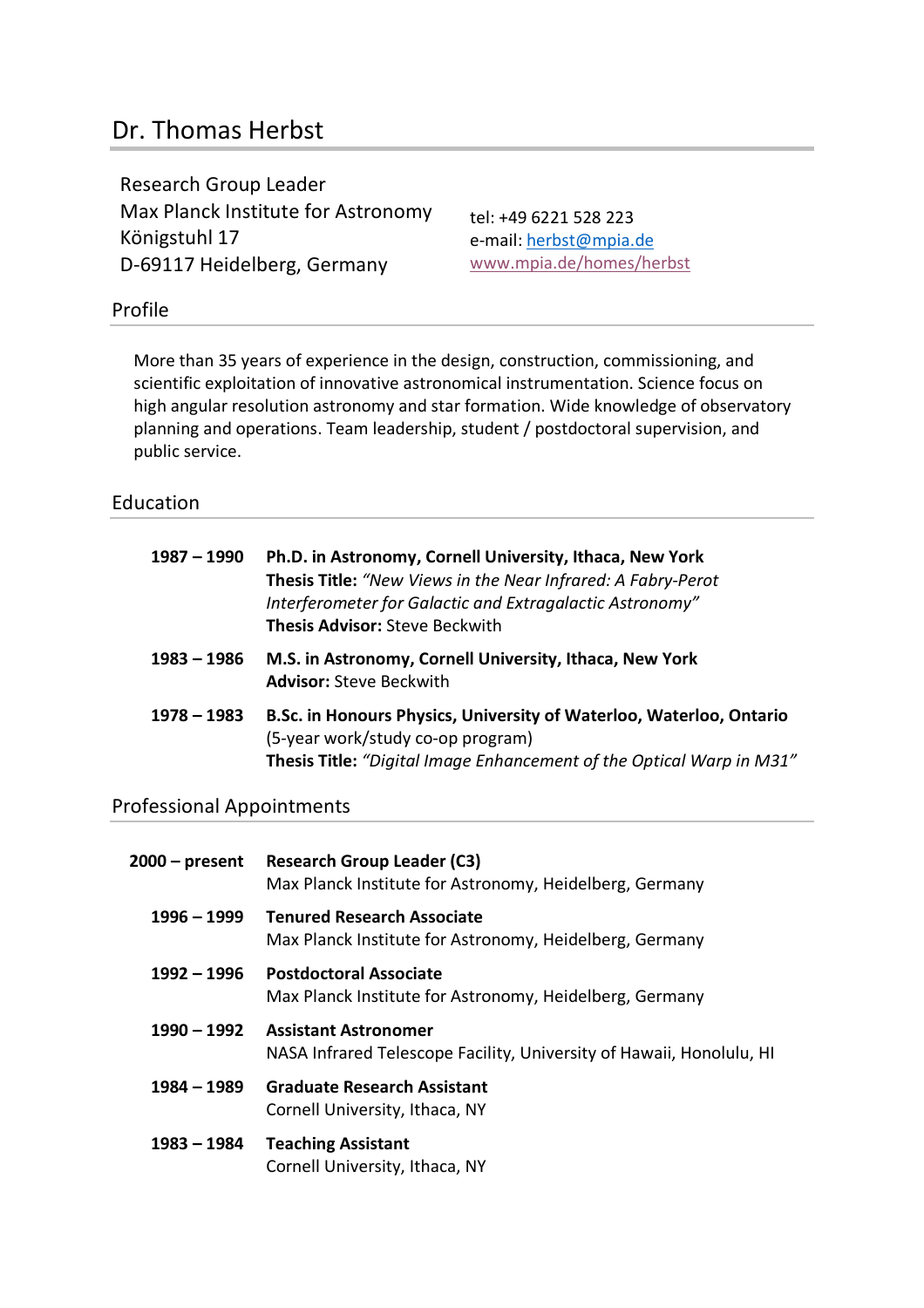### **2019 – present Telescope System Lead**

SDSS-V Local Volume Mapper (LVM) *LVM is an ambitious project to map the entire Galactic disk, the Magellanic Clouds, and several nearby galaxies in UV to NIR spectral lines with the goal of understanding the interaction of star formation with the interstellar medium. More information at: www.sdss.org/future/lvm/*

**2002 – present Principal Investigator** LINC-NIRVANA Multi-Conjugate Adaptive Optics System *LINC-NIRVANA is an innovative Multi-Conjugate Adaptive Optics (MCAO) system for both eyes of the Large Binocular Telescope. It uses natural guide stars and a number of novel techniques to deliver near diffraction-limited imagery. More* 

*information at: www.mpia.de/LINC/*

### **1994 – 1999 Co-Principal Investigator**

MAX Thermal Infrared Camera

*MAX was a mid-infrared (4-27 µm) imager based on a Rockwell 128x128 Si:As BIB detector. Hosted at the UKIRT telescope on Mauna Kea, MAX supported a broad array of science, ranging from asteroids to extragalactic astronomy. Now decommissioned. More information at: www.mpia.de/IRCAM/MAX/MAX.html*

### **1992 – 1995 Co-Principal Investigator**

MAGIC Near-Infrared Cameras

*The two MAGIC cameras were near-infrared imagers and spectrographs based on Rockwell 256x256 NICMOS3 detectors. For more than 20 years, they were the facility NIR instruments at the Calar Alto Observatory in southern Spain. Now decommissioned. More information at:*

*www.caha.es/CAHA/Instruments/IRCAM/MAGIC/index.html*

### **1985 – 1992 Principal Investigator**

Cornell Near-Infrared Fabry Perot Interferometer *This instrument was a graduate student project to build a high-resolution Fabry-Perot interferometer to use as a pre-filter for near-infrared (1-5µm) imagers and spectrographs. It was used mostly at IRTF on Mauna Kea and the Palomar 5m. Now decommissioned.*

### Publications

Author of *ca.* 85 refereed papers (16 as first author) and almost 200 conference proceedings. A complete up-to-date list appears at:

https://ui.adsabs.harvard.edu/search/filter\_database\_fq\_database=OR&filter\_database\_fq\_databas e=database%3A%22astronomy%22&format=SHORT&fq=%7B!type%3Daqp%20v%3D%24fq\_database %7D&fq\_database=(database%3A%22astronomy%22)&q=author%3A(%22Herbst%2C%20T.%22)&so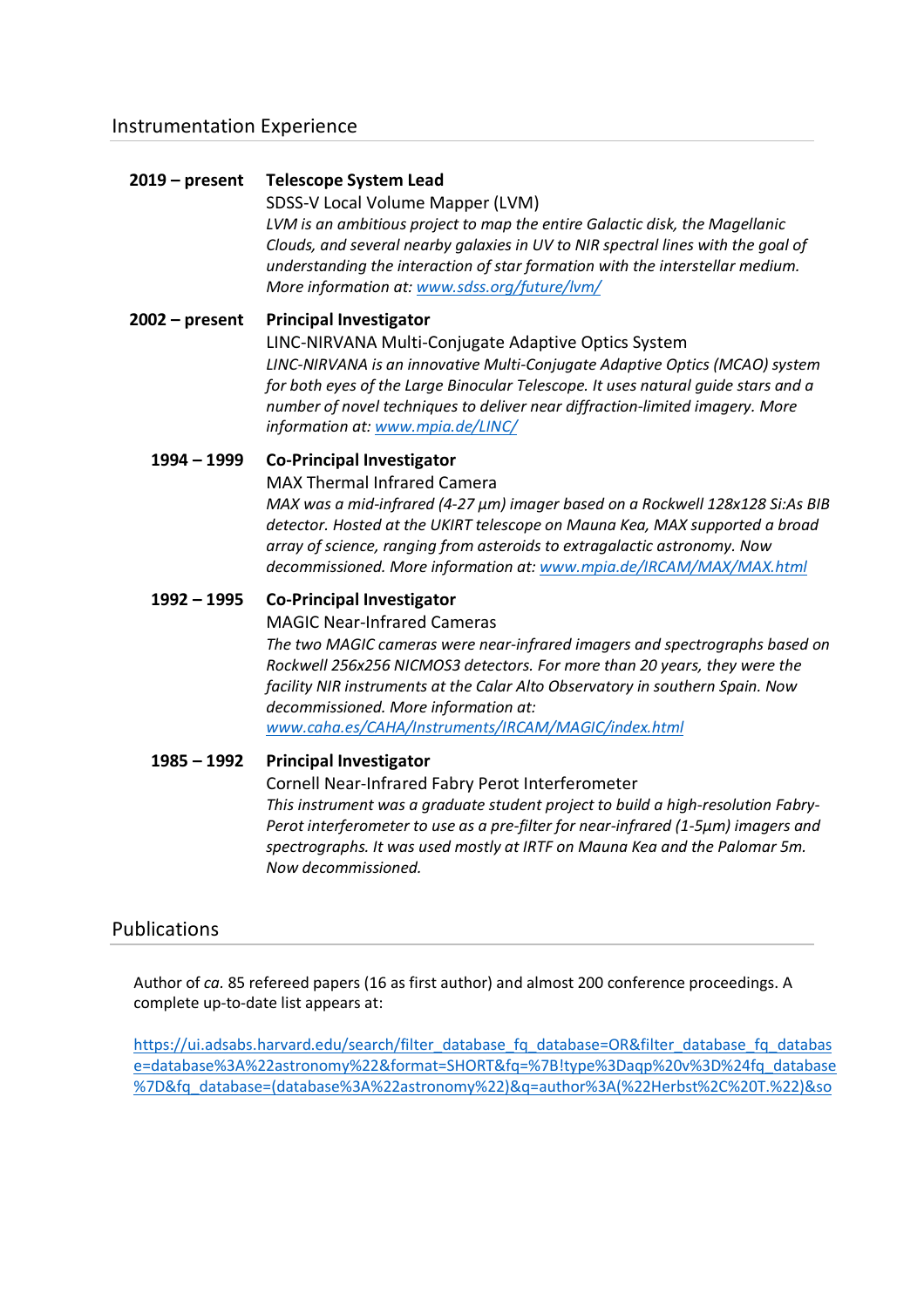- *"Instrumentation for Extremely Large Telescopes,"* proceedings of a conference held at Ringberg Castle, 25-29 July 2005
- *"Science with the Large Binocular Telescope,"* proceedings of a workshop held at Ringberg Castle, 24-29 July 2000

### Research Supervision

Primary advisor of 12 postdoctoral scholars, 6 PhD students, and 2 Master's students. Additional supervision of multiple Bachelor, undergrad, and high school projects.

### **Postdoctoral Scholars**

| <b>Fabio Santos</b>     | Currently a postdoc at MPIA Heidelberg                                                                                                               |
|-------------------------|------------------------------------------------------------------------------------------------------------------------------------------------------|
| Kalyan Radhakrishnan    | Currently a postdoc at Osservatorio Astronomico di Padova, Padova                                                                                    |
| <b>Rosalie McGurk</b>   | Currently a Postdoctoral Fellow at the Carnegie Observatories,<br>Pasadena                                                                           |
| Jörg-Uwe Pott           | Currently a tenured staff researcher at MPIA                                                                                                         |
| Josh Schlieder          | Currently a Research Astrophysicist at NASA Goddard Space Flight<br>Center, Greenbelt, MD                                                            |
| Derek Kopon             | Currently an Instrument Scientist at Smithsonian Astrophysical<br>Observatory, Cambridge, MA                                                         |
| Xianyu Zhang            | Currently an Adaptive Optics Scientist at the Large Binocular<br>Telescope, Tucson, AZ                                                               |
| Matthieu Brangier       | Currently a physics teacher for the French Ministry of Education                                                                                     |
| <b>Maken Gustafsson</b> | Currently a Lead Senior Specialist at MHI Vestas Offshore Wind, a<br>Danish firm which produces offshore wind turbines for electricity<br>generation |
| David Andersen          | Currently an Astronomer and Instrument Scientist at the Herzberg<br>Institute of Astrophysics, Victoria, Canada                                      |
| Lucas Labadie           | Currently a Professor at the University of Cologne, Germany                                                                                          |
| Marc Ollivier           | Currently an Astronomer at the Institut d'Astrophysique Spatiale,<br>Orsay, France                                                                   |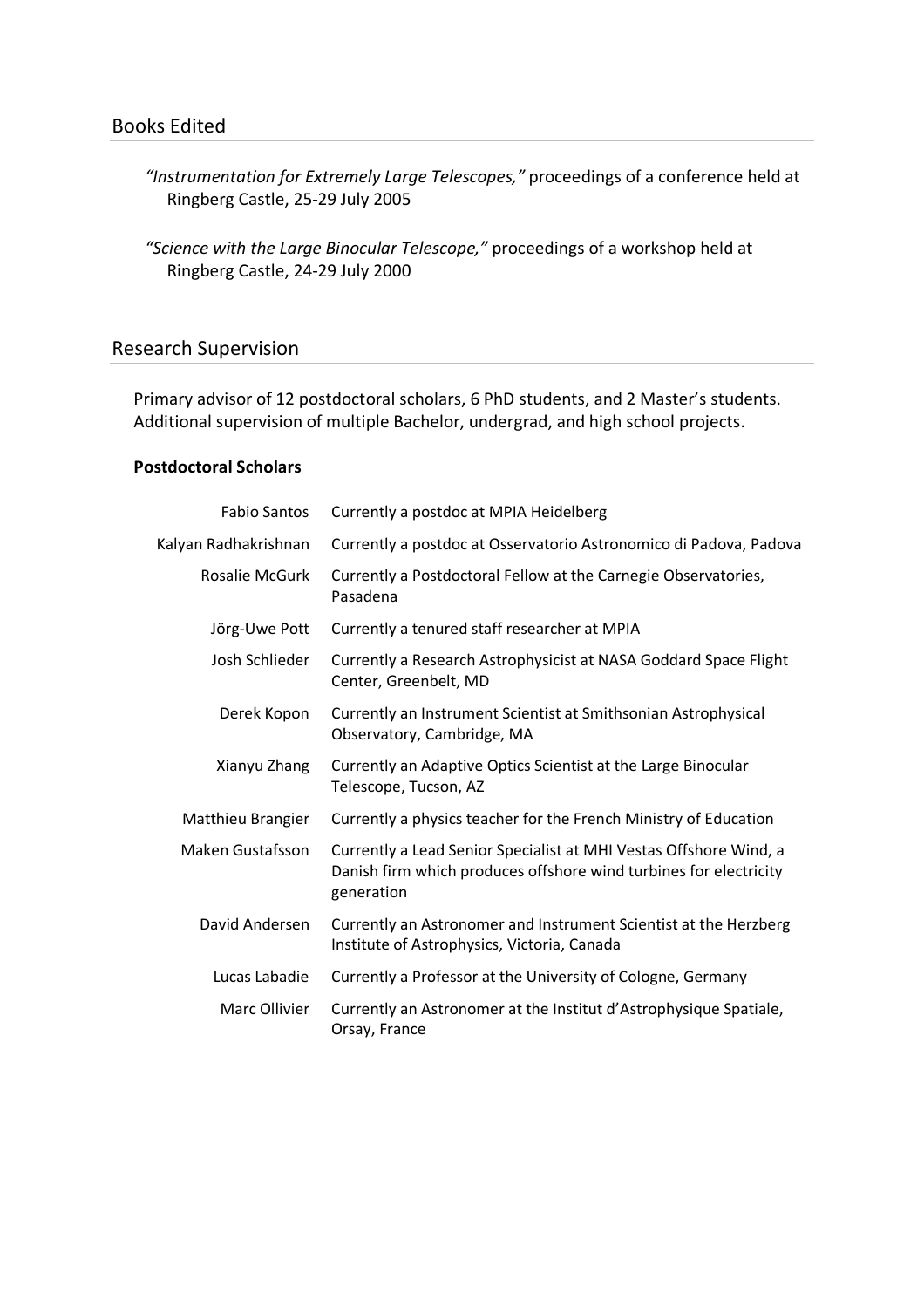### **PhD Students**

| Kalyan Radhakrishnan | Currently a postdoc at Osservatorio Astronomico di Padova, Padova                                      |
|----------------------|--------------------------------------------------------------------------------------------------------|
| Xianyu Zhang         | Currently an Adaptive Optics Scientist at the Large Binocular<br>Telescope, Tucson, AZ                 |
| Roman Follert        | Currently a Scientist at the Thüringer Landessternwarte, Tautenburg                                    |
| Yan Zhaojun          | Currently an Optical Information Processing Engineer at Shanghai<br>Astronomical Observatory, Shanghai |
| Sebastian Egner      | Currently an Instrumentation Physicist at ESO Garching                                                 |
| Angela Hempel        | Currently a Postdoctoral Fellow at Universidad Andrés Bello in<br>Santiago, Chile                      |

### **Master's, Bachelor, and Other Students**

Johannes Schmidt (Master's), Stefan Hanke (Master's), Moritz Plenz (Bachelor), Patrick Fopp (Bachelor), David Neb (Bachelor), Duan Li (undergrad), Jakob Staudt (Hector Seminar), Julia Schwarzbeck (high school), Henri Schmidt (high school)

### Selected Invited Talks

Approximately 20 public presentations per year, including colloquia, conferences, public talks, consortium meetings, etc. The following list is a subset of invited talks and lectures.

- *"Review of Calar Alto imaging, photometry, and spectroscopy of the SL-9 impacts,"* Invited review at the IAU XXII General Assembly, den Haag, August 1994
- *"Imaging and Spectroscopy with Future Visible and NIR Telescopes,"* Invited talk at the 4th Köln-Bonn-Zermatt Symposium, Zermatt, September 2003
- *"Darwin and the Search for Life Beyond the Solar System,"* Invited Plenary at the UK National Astronomy Meeting, Milton Keynes, March 2004
- *"High Resolution Mapping of Exo-Zodi Disks with JWST and ALMA* Invited talk at the 2nd TPF/Darwin International Conference, San Diego, July 2004
- *"Working Beyond the Fringe: Achieving 10 mas True Imagery with the Large Binocular Telescope,"* Invited talk at the DFG / NSF Colloquium, Washington, June 2007
- *"Infrared Astrophysics and Reaching the Natural Limits to Observing,"* Invited series of 4 lectures at the Santander Summer School, Santiago, Nov. 2014
- *The LINC-NIRVANA Multi-Conjugate Adaptive Optics System: On Its Way to Sky!* Invited talk at the Optical Society of America Conference, Heidelberg, July 2016